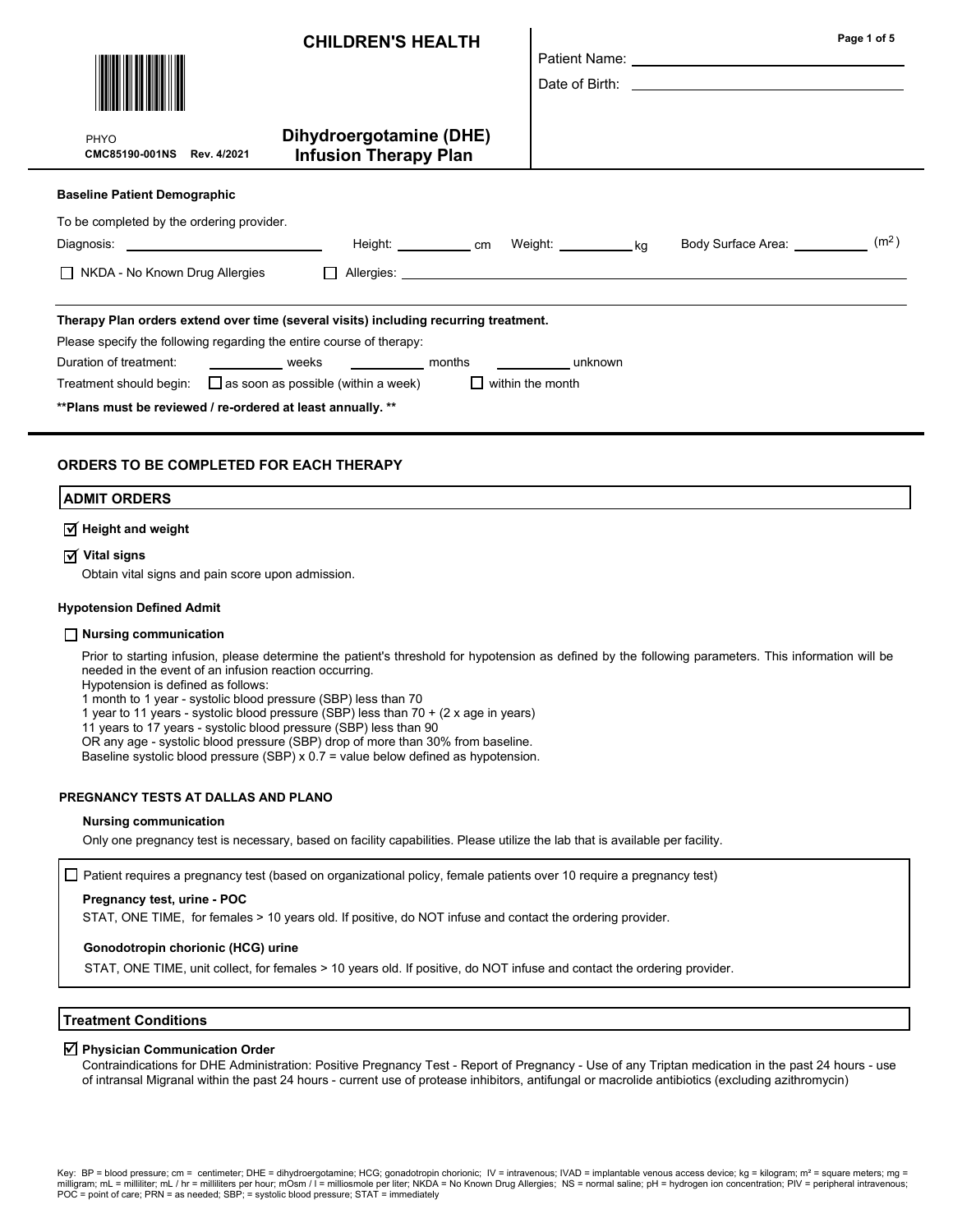# CHILDREN'S HEALTH



PHYO

 Dihydroergotamine (DHE) CMC85190-001NS Rev. 4/2021 Infusion Therapy Plan

#### ORDERS TO BE COMPLETED FOR EACH THERAPY

#### NURSING ORDERS

Please select all appropriate therapy

#### IV START NURSING ORDERS

#### $\Box$  Insert peripheral IV / Access IVAD

Place PIV if needed or access IVAD if available

#### lidocaine 1% BUFFERED (J-TIP LIDOCAINE)

0.2 mL, INTRADERMAL, PRN

when immediate procedure needed  $\Box$  when procedure will take about 1 minute  $\Box$  patient / family preference for procedure Administration Instructions: NOTE: Do not use this medication in patients with bleeding disorders, platelets < 20,000, or in patients taking anticoagulants, when accessing implanted ports or using a vein that will be utilized for chemotherapy administration, nor for pre-term infants or neonates.

Patient Name: Date of Birth:

#### lidocaine - prilocaine (EMLA) cream

TOPICAL, PRN

 $\Box$  when more than 60 minutes are available before procedure  $\Box$  when procedure will take more than 1 hour

□ patient / family preference for procedure

Administration Instructions: NOTE: In children < 3 months of age, or < 5 kg in weight, maximum application time is 1 hour.

#### lidocaine - tetracaine (SYNERA) patch

TOPICAL, PRN

 $\Box$  when 20 - 30 minutes are available before procedure  $\Box$  when procedure will take more than 1 hour

 $\Box$  when anticipated pain is less than 5 mm from skin surface  $\Box$  patient / family preference for procedure

#### $\Box$  lidocaine with transparent dressing 4% kit

TOPICAL, PRN

 $\Box$  when 20 - 30 minutes are available before procedure  $\Box$  when procedure will take more than 1 hour

patient / family preference for procedure

#### $\Box$  Heparin flush

#### heparin flush

10 - 50 units, INTRAVENOUS, PRN, IV line flush. Per protocol, heparin should not be used to flush peripheral IVs. This heparin flush should be used with all central lines including IVADs, with the exception of de-accessing the IVAD.

#### heparin flush

100 - 300 units, INTRAVENOUS, PRN, IV line flush. Per protocol, heparin should not be used to flush peripheral IVs. For use only when de-accessing IVADs.

## □ Sodium chloride flush

#### Sodium chloride flush 0.9% injection

1 - 20 mL, INTRAVENOUS, PRN, IV line flush

#### Sodium chloride - preserative free 0.9% injection

1 - 30 mL, INTRAVENOUS, PRN, IV line flush

#### INTRA-PROCEDURE

# $\overline{\mathsf{y}}$  Vital signs

Once IV in place, monitor vital signs (Blood Pressure (BP), respirations, pulse) every 10 minutes for the first 30 minutes then every 30 minutes.

Key: BP = blood pressure; cm = centimeter; DHE = dihydroergotamine; HCG; gonadotropin chorionic; IV = intravenous; IVAD = implantable venous access device; kg = kilogram; m<sup>2</sup> = square meters; mg = milligram; mL = milliliter; mL / hr = milliliters per hour; mOsm / I = milliosmole per liter; NKDA = No Known Drug Allergies; NS = normal saline; pH = hydrogen ion concentration; PIV = peripheral intravenous;<br>POC = point

Page 2 of 5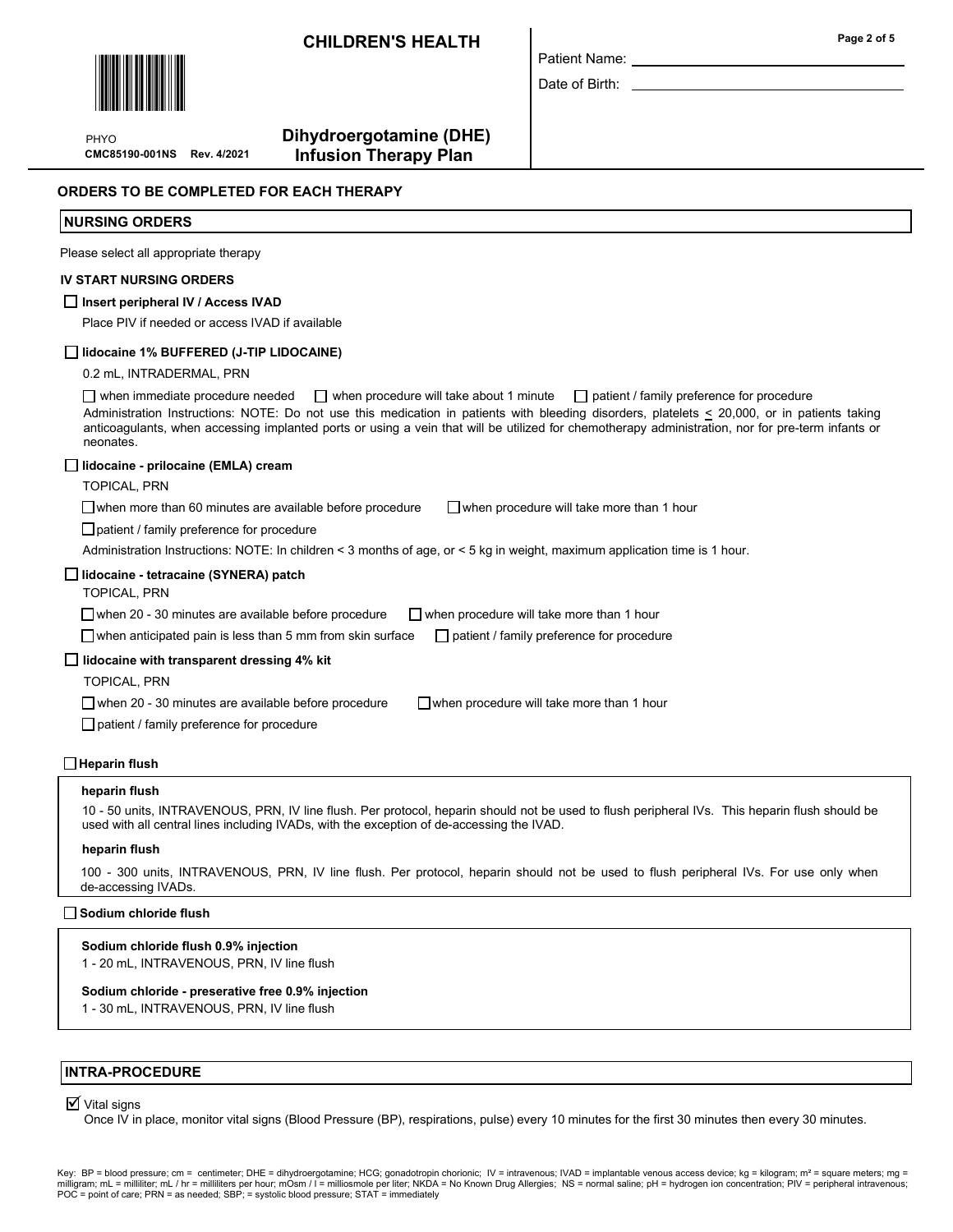CHILDREN'S HEALTH



PHYO

# Dihydroergotamine (DHE)

CMC85190-001NS Rev. 4/2021 Infusion Therapy Plan

| Patient Name: |  |
|---------------|--|

Date of Birth:

ORDERS TO BE COMPLETED FOR EACH THERAPY

| <b>INTRA-PROCEDURE, CONTINUED</b>                                                                                                                                                                                                                                                                                                                                                                                                                           |  |  |  |  |  |  |
|-------------------------------------------------------------------------------------------------------------------------------------------------------------------------------------------------------------------------------------------------------------------------------------------------------------------------------------------------------------------------------------------------------------------------------------------------------------|--|--|--|--|--|--|
| ☑ Nursing Communication<br>Stop DHE infusion and call ordering provider for the following: Systolic Blood Pressure (BP) > 160 or diastolic Blood Presure (BP) > 95, chest<br>pain, persistent nausea, worsening headache.                                                                                                                                                                                                                                   |  |  |  |  |  |  |
| Select the appropriate medication(s) below;                                                                                                                                                                                                                                                                                                                                                                                                                 |  |  |  |  |  |  |
| $\Box$ sodium chloride 0.9% for fluid bolus infusion $\Box$ INTERVAL: Once DEFER UNTIL:<br>For 1 dose, administer over 90 minutes NS bolus (maximum 1,000 mL):<br>< 50 kg: 20 mL / kg<br>> 50 kg: 1,000 mL<br>Dose: ___________                                                                                                                                                                                                                             |  |  |  |  |  |  |
| <b>INTERVAL: Once</b><br>DEFER UNTIL:<br>For 1 dose, ready to administer by IV infusion over 2 - 5 minutes, give 30 minutes prior to DHE. Ondansetron:<br>$<$ 12 y.o. = 4 mg<br>$> 12$ y.o. = 8 mg<br>Dose: ___________                                                                                                                                                                                                                                     |  |  |  |  |  |  |
| DEFER UNTIL: ___________<br>ketorolac RTA infusion<br><b>INTERVAL: Once</b><br>For 1 dose, Ketorolac: 0.5 mg / kg (maximum 30 mg)<br>Dose: $\_\_$                                                                                                                                                                                                                                                                                                           |  |  |  |  |  |  |
| $\Box$ prochlorperazine tablet<br><b>INTERVAL: Once</b><br>DEFER UNTIL: _____________<br>For 1 dose, Prochlorperazine oral tablet:<br>$< 50$ kg = 5 mg<br>$> 50$ kg = 10 mg<br>Dose: ___________                                                                                                                                                                                                                                                            |  |  |  |  |  |  |
| $\Box$ valproate in NS infusion<br><b>INTERVAL: Once</b><br>DEFER UNTIL: University of the University of the University of the University of the University of the University of the University of the University of the University of the University of the University of the University<br>For 1 dose, ready to administer over 15 minutes. Valproic acid (Maximum dose 1,000 mg)<br>$< 50$ kg = 10 mg / kg<br>$> 50$ kg = 1,000 mg<br>Dose: ____________ |  |  |  |  |  |  |
| dihydroergotamine in sodium chloride 0.9% 100 mL infusion INTERVAL: Once DEFER UNTIL: $\frac{1}{2}$<br>Intravenous, at 100 mL / hr, Once, starting 0.5 hours after treatment start time, for 1 dose. Administer over 1 hour. Start 30 minutes after<br>ondasetron.<br>DHE dose: 6 - 9 years old - 0.1 mg<br>10 - 13 years old = $0.2$ mg<br>14 - 17 years old = $0.3$ mg<br>Dose: $\_\_$                                                                    |  |  |  |  |  |  |
| diphenhydrAMINE injection<br><b>INTERVAL: Once</b><br>DEFER UNTIL:<br>INTRAVENOUS, ONCE PRN, to be given if headache does not improve after DHE infusion, for 1 dose<br>Diphenhydramine: 1 mg / kg (maximum 50 mg)<br>Dose: _                                                                                                                                                                                                                               |  |  |  |  |  |  |
| <b>Therapy Appointment Request</b><br>Please select department for the therapy appointment request:                                                                                                                                                                                                                                                                                                                                                         |  |  |  |  |  |  |
| Expires in 365 days<br>$\Box$ Dallas Special Procedures<br>$\Box$ Plano Infusion Center $\Box$ Dallas Allergy $\Box$ Dallas Transplant<br>□ Dallas Neurology                                                                                                                                                                                                                                                                                                |  |  |  |  |  |  |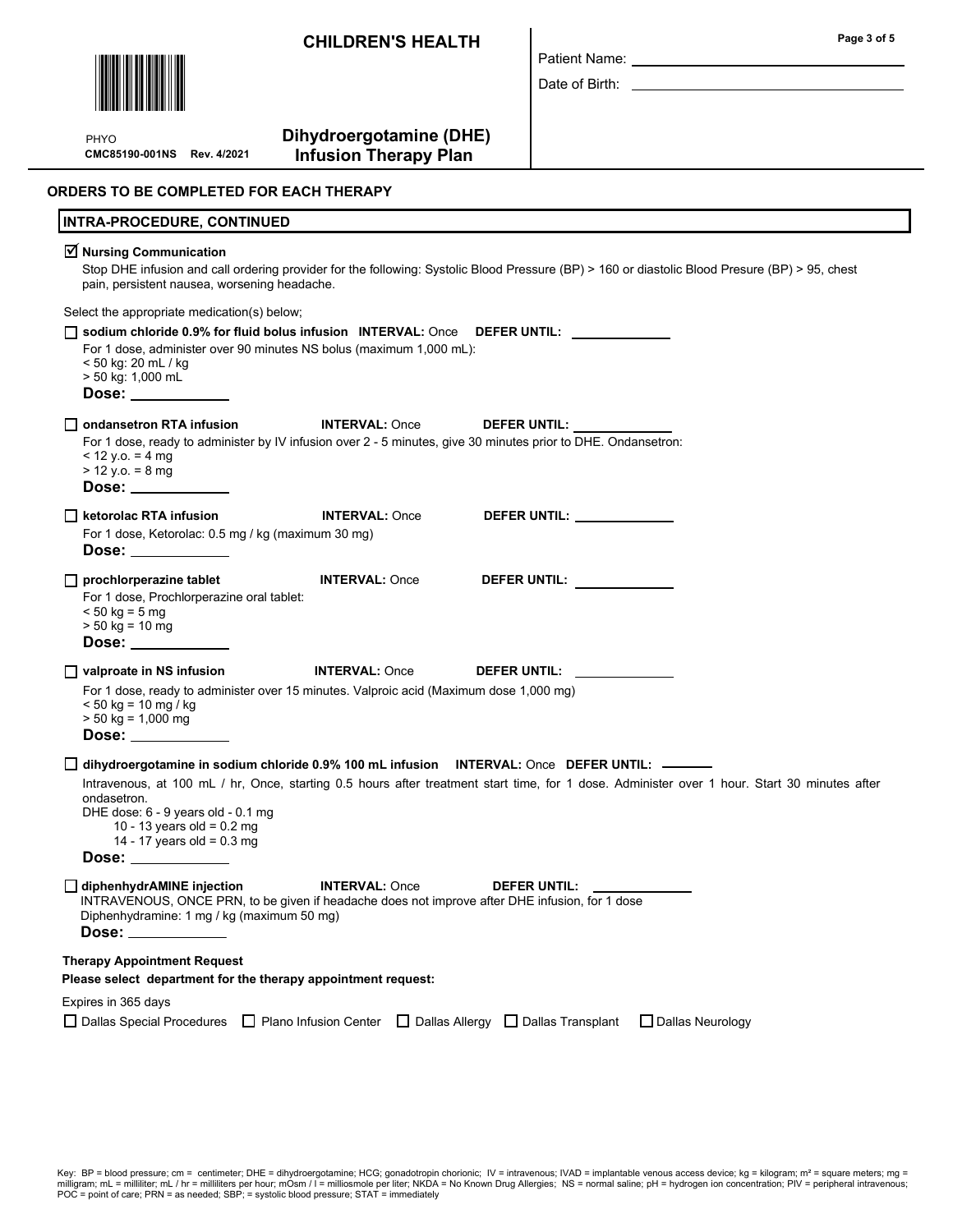# CHILDREN'S HEALTH



PHYO

# Dihydroergotamine (DHE) CMC85190-001NS Rev. 4/2021 Infusion Therapy Plan

#### ORDERS TO BE COMPLETED FOR EACH THERAPY

| <b>SUPPORTIVE MEDICATIONS</b>                                                                                                                                                                                                                                                                                                                                          |                      |                                                                                                                                                                                                                                |  |  |  |  |
|------------------------------------------------------------------------------------------------------------------------------------------------------------------------------------------------------------------------------------------------------------------------------------------------------------------------------------------------------------------------|----------------------|--------------------------------------------------------------------------------------------------------------------------------------------------------------------------------------------------------------------------------|--|--|--|--|
| $\sqrt{ }$ Physician Communication Order<br>Dosing for additional as needed medications: Metoclopramide: 0.2 mg / kg (maximum 10 mg) Promethazine 0.25 - 1 mg / kg (maximum 25 mg)<br>Dipenhydramine: 1 mg / kg (maximum 50 mg)                                                                                                                                        |                      |                                                                                                                                                                                                                                |  |  |  |  |
| □ metoclopramide tablet         INTERVAL: PRN      DEFER UNTIL: _______________<br>Dose:                                                                                                                                                                                                                                                                               |                      | ORAL, ONCE PRN, for nausea not controlled with scheduled ondansetron, for 1 dose Metoclopramide: 0.2 mg / kg (maximum 10 mg)                                                                                                   |  |  |  |  |
| promethazine tablet<br>ORAL, ONCE PRN, for severe nausea, for 1 dose promethazine 0.25 - 1 mg / kg (maximum 25 mg)<br>Dose:                                                                                                                                                                                                                                            |                      | INTERVAL: PRN DEFER UNTIL: UNITERVAL: PRN                                                                                                                                                                                      |  |  |  |  |
| $\Box$ diphenhydrAMINE injection<br>ORAL, ONCE PRN, for extrapyramidal syndrome, for 1 dose diphenydramine 1 mg / kg (maximum 50 mg)<br>Dose: the contract of the contract of the contract of the contract of the contract of the contract of the contract of the contract of the contract of the contract of the contract of the contract of the contract of the cont | <b>INTERVAL: PRN</b> | DEFER UNTIL: The contract of the contract of the contract of the contract of the contract of the contract of the contract of the contract of the contract of the contract of the contract of the contract of the contract of t |  |  |  |  |

Patient Name: Date of Birth:

# EMERGENCY MEDICATIONS

# $\overline{\trianglelefteq}$  Nursing communication

- 1. Hives or cutaneous reaction only no other system involvement PATIENT IS HAVING A DRUG REACTION:
	- a. Stop the infusion
	- **b.** Give diphenhydramine as ordered
	- c. Check heart rate, respiratory rate and blood pressure every 5 minutes until further orders from provider.
	- d. Connect patient to monitor (cardiac / apnea, blood pressure and oxygen saturation) if not already on one
	- e. Notify provider for further orders
- 2. Hives or cutaneous reaction plus one other system, i.e. abdominal cramping, vomiting, hypotension, altered mental status, respiratory distress, mouth / tongue swelling

#### PATIENT IS HAVING ANAPHYLAXIS:

- a. Stop the infusion
- **b.** Call code  $-$  do not wait to give epinephrine
- c. Give epinephrine as ordered
- d. Notify provider
- e. Check heart rate, respiratory rate and blood pressure every 5 minutes until the code team arrives.
- f. Connect patient to monitor (cardiac / apnea, blood pressure and oxygen saturation), if not already on one.
- g. Give diphenhydramine once as needed for hives
- h. May repeat epinephrine every 5 minutes x 2 doses for persistent hypotension and respiratory distress with desaturation until code team arrives.
- **i**. May give albuterol as ordered for wheezing with oxygen saturation stable while waiting for code team, continue to monitor oxygen saturation.

#### Hypotension is Defined as Follows:

- 1 month to 1 year systolic blood pressure (SBP) less than 70
- 1 year to 11 years systolic blood pressure (SBP) less than 70 + (2 x age in years)
- 11 years to 17 years systolic blood pressure (SBP) less than 90

OR any age – systolic blood pressure (SBP) drop more than 30% from baseline.

Baseline systolic blood pressure (SBP) x 0.7 = value below defined as hypotension.

#### **EPINEPHrine Injection Orderable For Therapy Plan** (AMPULE / EPI - PEN JR. / EPI - PEN) 0.01 mg / kg

0.01 mg / kg, INTRAMUSCULAR, EVERY 5 MINUTES PRN, for anaphylaxis and may be repeated for persistent hypotension and respiratory distress with desaturation until the code team arrives, for 3 doses

Use caution with PIV administration. This solution has a pH < 5, or a pH > 9, or an osmolality > 600 mOsm / L.

#### Dose: